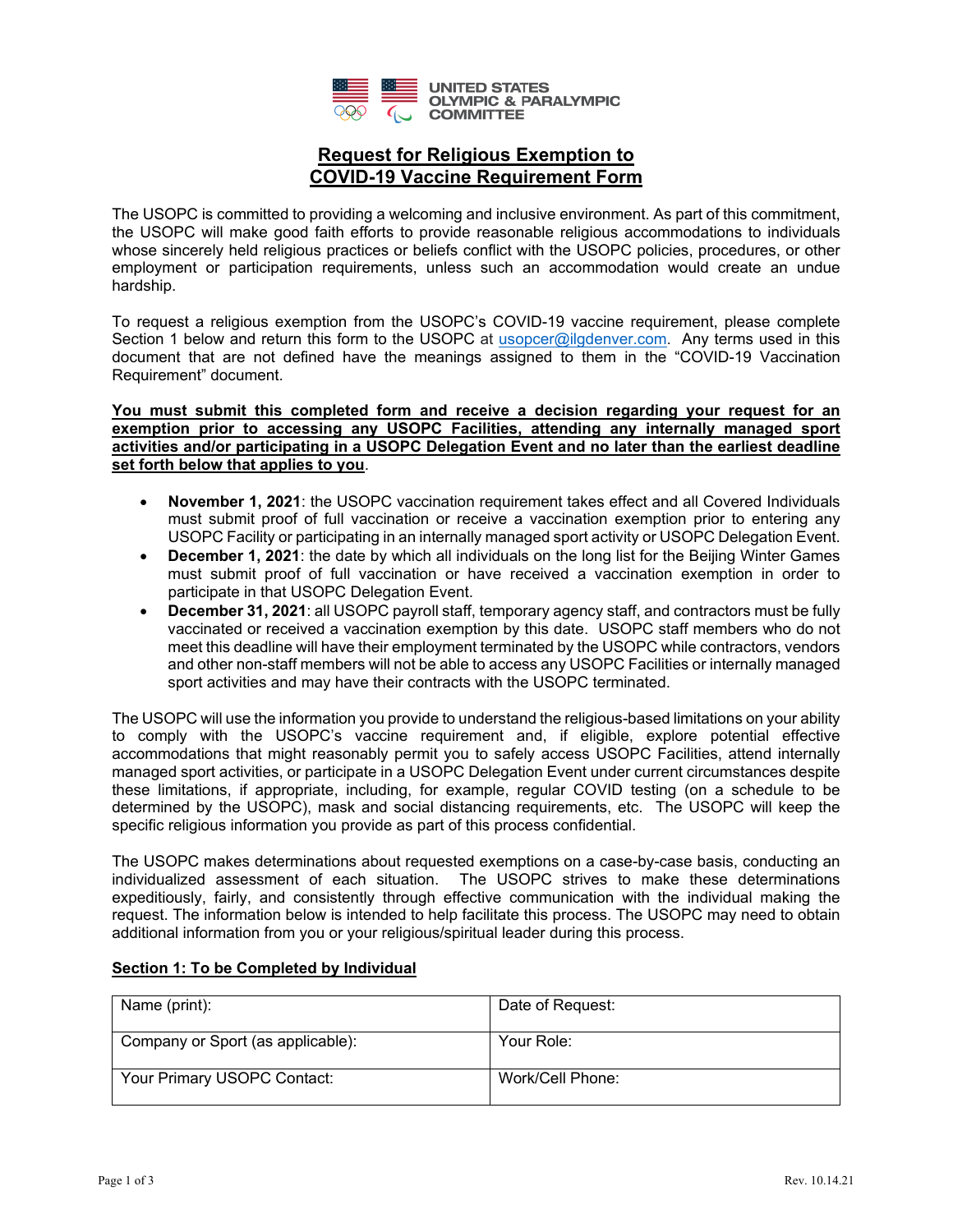

## **Request for Religious Exemption to COVID-19 Vaccine Requirement Form**

| Do you assert that you have a sincerely held religious belief or religious conviction that prevents you from |      |  |
|--------------------------------------------------------------------------------------------------------------|------|--|
| receiving the COVID-19 vaccine? $YES$                                                                        | NO I |  |

If yes, describe the religious belief or practice and how or why it prevents you from receiving the COVID-19 vaccine:

How long have you held this belief or followed this practice?

Have you ever received any other vaccine or similar medicine from a health care provider as an adult?  $YES$   $\Box$  NO  $\Box$ 

Are there circumstances under which you would be able to receive the COVID-19 vaccine (for example, would a particular type of vaccine be acceptable)?

If requested, can you provide documentation to support your religious belief(s) or practice(s) and the need for an exemption, such as written materials describing the religious belief(s) or practice(s), or oral statements, affidavits, or other documents from potential witnesses having knowledge of your religious belief(s) or practice(s) (e.g., religious leaders, fellow adherents, or family or friends who have observed your adherence)? Yes [ | No | |

If no, please explain why: <u>see all the set of the set of the set of the set of the set of the set of the set of the set of the set of the set of the set of the set of the set of the set of the set of the set of the set of</u>

 $\ddot{\phantom{a}}$ 

 $\ddot{\phantom{a}}$  $\ddot{\phantom{a}}$ 

l

Please feel free to attach further information if you wish.

#### **Attestations**

I am requesting a religious exemption from the USOPC COVID-19 vaccination requirement.

Length of time for which an exemption is being requested:

I verify that the information I am submitting on this form is true and accurate to the best of my knowledge. I understand that submitting any false, incomplete, or misleading information can lead to disciplinary action, up to and including termination of employment or termination of my right to access USOPC Facilities, attend internally managed sport activities, and/or attend any USOPC Delegation Event (as applicable).

I understand that the USOPC may not be required to provide me with an exemption, particularly if doing so would pose a direct threat to myself or others or would create an undue hardship for the USOPC. I further understand that if I am provided with an exemption, that this applies only to the vaccination requirement